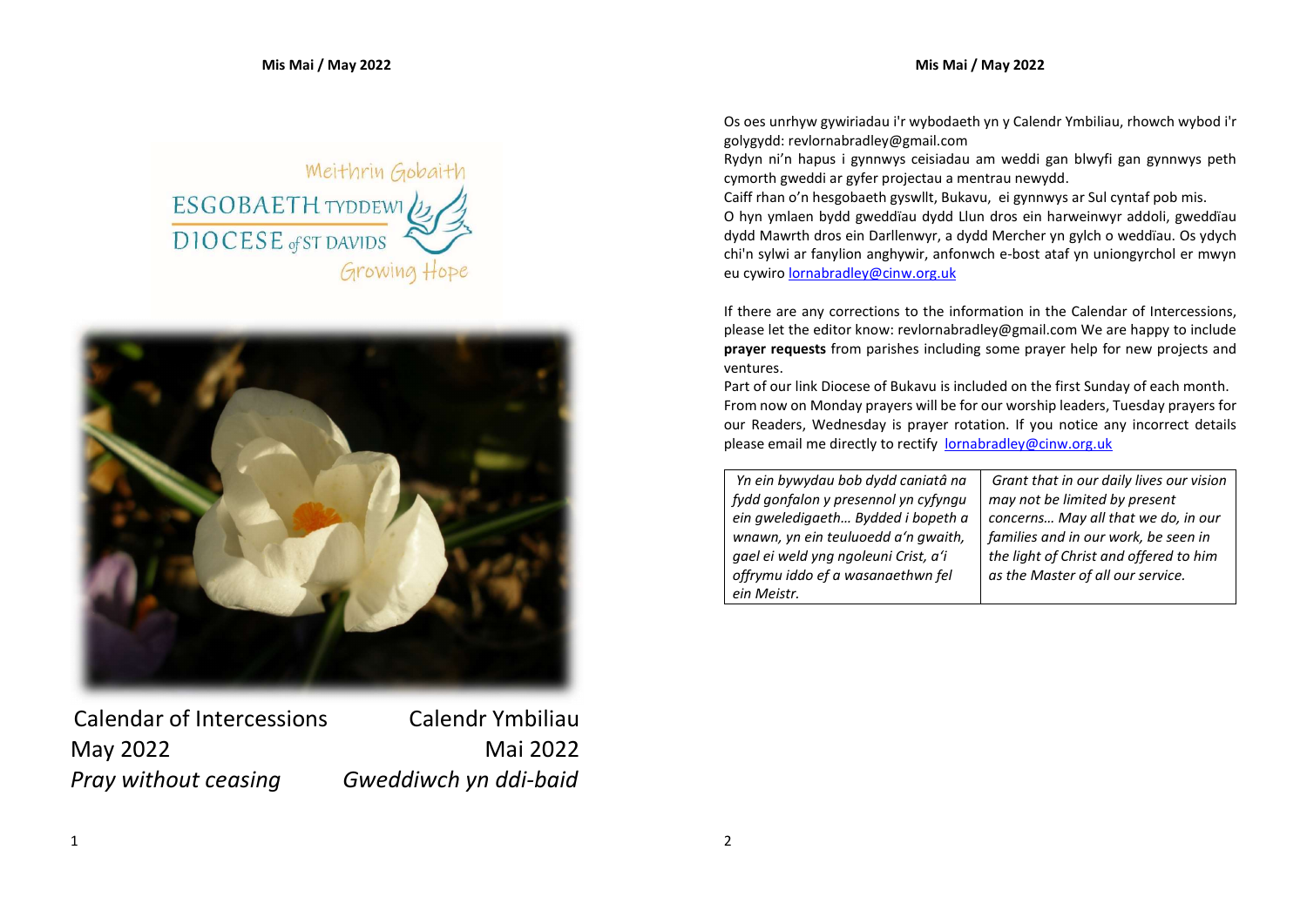### Mis Mai / May 2022

Yr Esgobaeth Diocese

1 SUL Trydydd Sul Y Pasg 1 SUNDAY 3rd of Easter Gweddïwch dros **Please pray for our Archdeacons** Paul Mackness Dorrien Davies Eileen Davies Mones Farah Y Cymundeb Anglicanaidd Anglican Communion Gweddïwch dros **Please pray for**  The Episcopal Church in the Philippines Gweddïwch dros **Please pray for** Bukavu - Ven Bahati Ndimanya

2 Llun 2 Monday

Yr Esgobaeth Diocese Gweddïwch dros Arweinwyr Addoliad yn ein hesgobaeth gan gofio yn arbennig y canlynol:

Cofiwn Philip and Lago, Apostles We remember Apostles Philip and James Please pray for the worship leaders across the diocese and we ask for prayers for Worship Leaders: Howard Thomas Sheenagh Townsend-Smith

Y Cymundeb Anglicanaidd Anglican Communion Gweddïwch dros **Please pray for** The Diocese of West Lango, The Church of the Province of Uganda

### 3 Mawrth

Yr Esgobaeth Diocese Gweddïwch dros ddarllenwyr trwyddedig yr esgobaeth gan gofio heddiw am:

### 3 Tuesday

Please pray for the licensed readers across the diocese and we pray today for: Mrs Carola Mercer Mr Ian Morgan

Y Cymundeb Anglicanaidd **Anglican Communion** Gweddïwch dros **Please pray for** The Diocese of Langtang The Church of Nigeria (Anglican Communion) Jos

## 4 Mercher 2012 12:30 4 Wednesday

### Yr Esgobaeth Diocese Gweddïwch heddiw dros y sawl sy'n gweithio dros heddwch yn y byd Please pray today for those working to bring peace to the world Y Cymundeb Anglicanaidd Anglican Communion Gweddïwch dros **Please pray for** The Diocese of Lebombo, The Anglican Church of Southern Africa

5 Iau 5 Thursday Yr Esgobaeth Diocese Gweddïwch dros Esgob Chaplain Please pray for the Bishop's Chaplain Rev'd Shirley Murphy Y Cymundeb Anglicanaidd Anglican Communion Gweddïwch dros **Please pray for** The Diocese of Leeds, The Church of England, York

### 6 Gwener 6 Friday –

### Cofiwn Esgob Asaff We remember Bishop Asaph Yr Esgobaeth Diocese Gweddïwch dros staff, gwirfoddolwyr a chynulleidfaoedd eglwysi Llanegwad, St Egwad (Nantgaredig) Llanfihangel Rhos-y-corn, St Michael

Y Cymundeb Anglicanaidd **Anglican Communion** Gweddïwch dros **Please pray for** 

The Diocese of Leicester The Church of England Canterbury

Please pray for the staff, volunteers and congregations of the churches of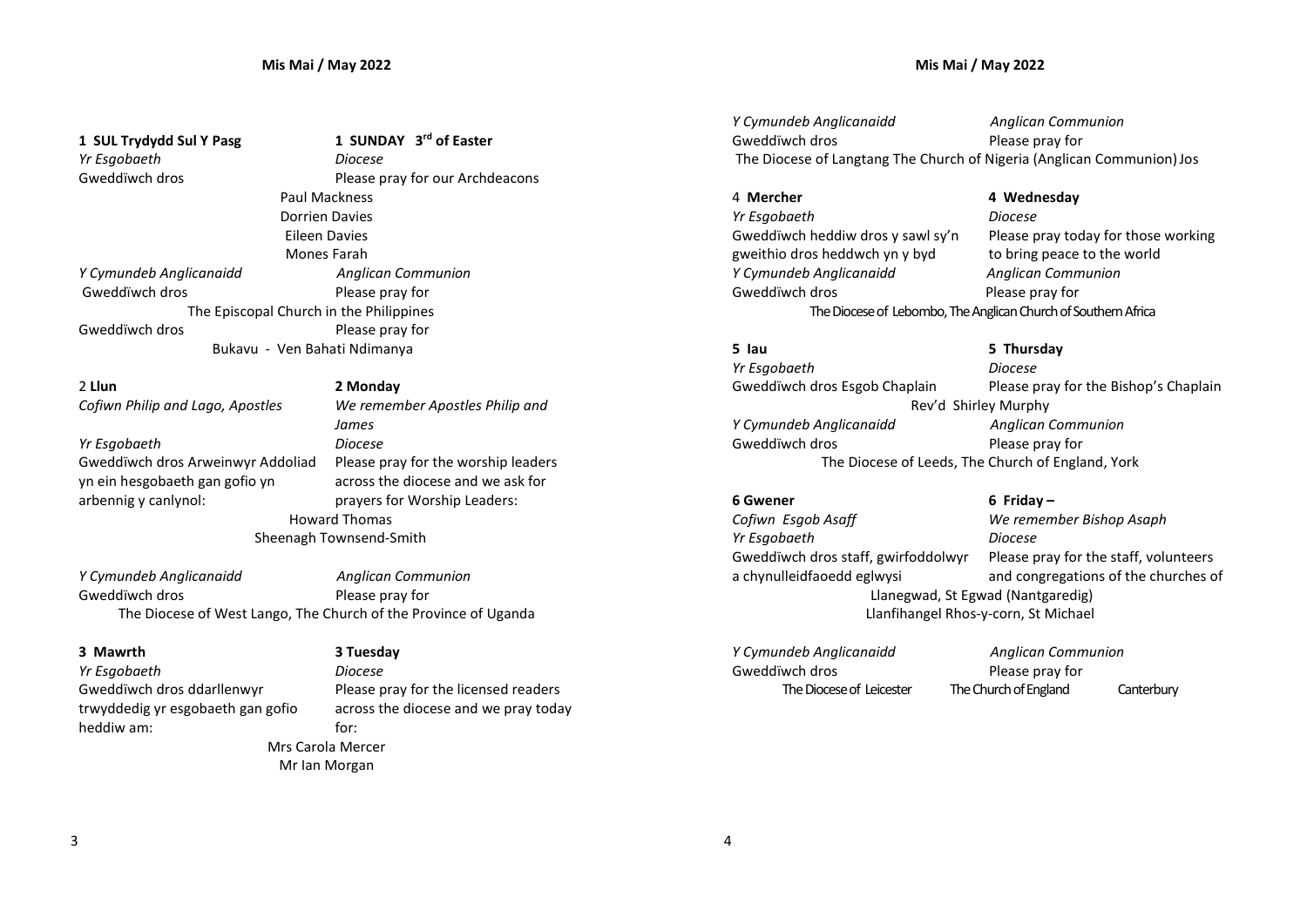7 Sadwrn 7 Saturday Yr Esgobaeth Diocese Gweddïwch dros staff, gwirfoddolwyr a chynulleidfaoedd eglwysi Please pray for the staff, volunteers and congregations of the churches of Llanfihangel Uwch Gwili, St Michael Pontargothi, Holy Trinity

Gweddïwch dros **Please pray for** 

Y Cymundeb Anglicanaidd Anglican Communion The Diocese of Lesotho The Anglican Church of Southern Africa

8 SUNDAY 4<sup>th</sup> of Easter

Vocations Sunday

8 SUL Pedwerydd Sul Y Pasg Dyddiau Galwedigaethau Yr Esgobaeth Diocese Gweddïwch dros **Please pray for** The Director of Ministry, Rhiannon Johnson

Gweddïwch dros **Please pray for** 

Y Cymundeb Anglicanaidd Anglican Communion Eglise Anglicane du Rwanda

### 9 Llun - 9 Monday Cofiwn Gregor o Nasiansus (390), Esgob. Yr Esgobaeth Diocese Gweddïwch dros Arweinwyr Addoliad yn ein hesgobaeth gan gofio yn arbennig y canlynol:

We remember Gregory of Nazianzus (390), Bishop. Please pray for the worship leaders across the diocese and we ask for prayers for Worship Leaders: Steve Vines Joyce Williams

| Y Cymundeb Anglicanaidd  | <b>Anglican Communion</b> |          |
|--------------------------|---------------------------|----------|
| Gweddïwch dros           | Please pray for           |          |
| The Diocese of Lexington | The Episcopal Church      | IV $(4)$ |

10 Mawrth 10 Tuesday - Yr Esgobaeth Diocese Gweddïwch dros ddarllenwyr trwyddedig yr esgobaeth gan gofio heddiw am:

Please pray for the licenced readers across the diocese and we pray today for: Anne Nutton Dennis Oxenham

Y Cymundeb Anglicanaidd **Anglican Communion** Gweddïwch dros **Please pray for** The Diocese of Liberia, The Church of the Province of West Africa, West Africa

### 11 Mercher 11 Wednesday Yr Esgobaeth Diocese Gweddïwch heddiw dros staff a gwirfoddolwyr ein hysbytai, ar iddynt dderbyn nerth a chymorth i fod yn gydnerthol

Y Cymundeb Anglicanaidd **Anglican Communion** Gweddïwch dros **Please pray for** 

Please pray today for the staff and volunteers in our hospitals, give them strength and help them to be resilient

The Diocese of Lichfield The Church of England Canterbury

12 Iau - 12 Thursday - Yr Esgobaeth Diocese Gweddïwch dros staff, gwirfoddolwyr a chynulleidfaoedd

Please pray for the staff, volunteers and congregations of Merlin's Bridge Centre of Mission

Y Cymundeb Anglicanaidd **Anglican Communion** Gweddïwch dros **Please pray for** The Diocese of Limerick & Killaloe The Church of Ireland Dublin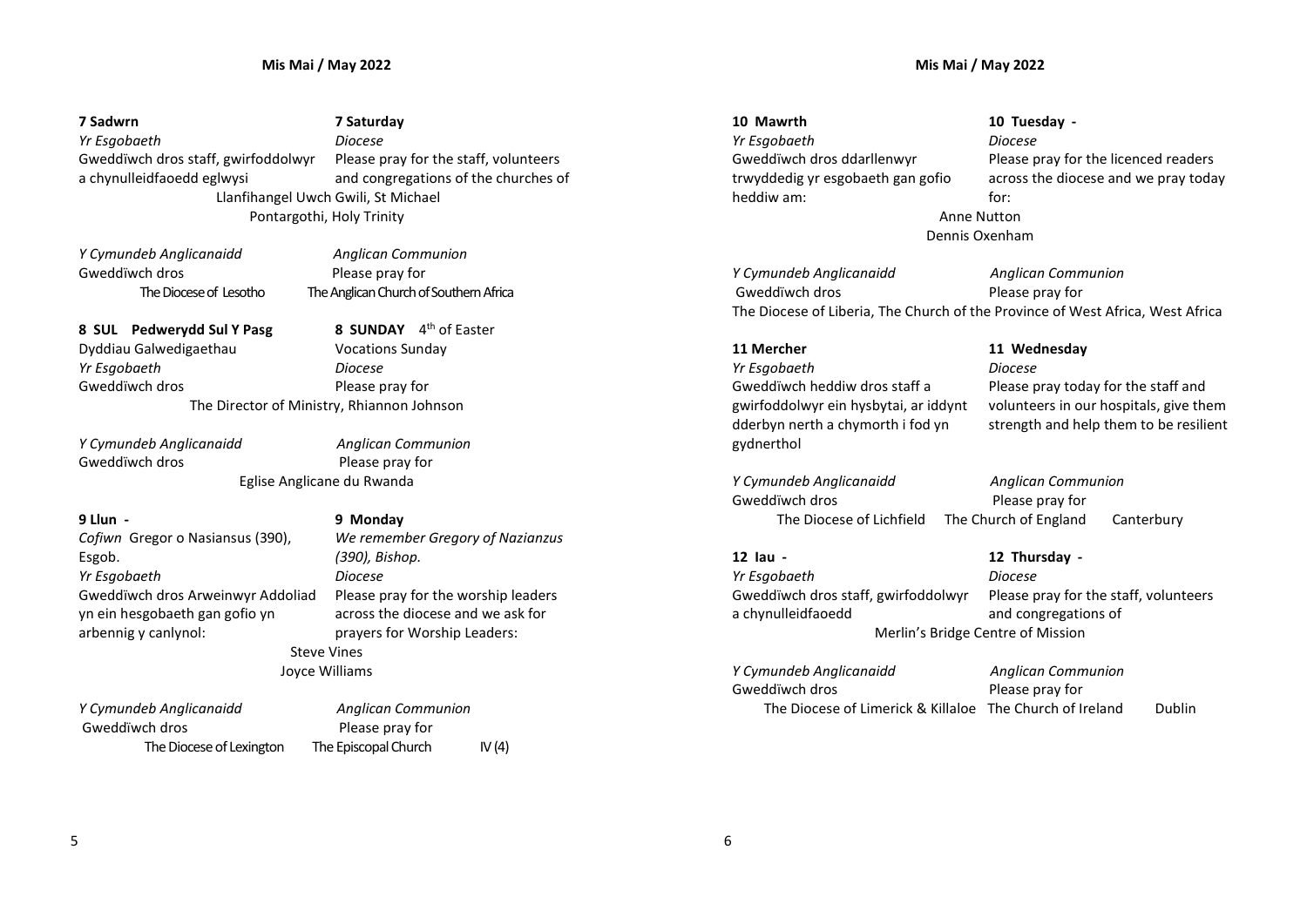| 13 Gwener                           | 13 Friday                                                         | 16 Llun                              | 16 Monday -                                                                |
|-------------------------------------|-------------------------------------------------------------------|--------------------------------------|----------------------------------------------------------------------------|
| Yr Esgobaeth                        | <b>Diocese</b>                                                    | Yr Esgobaeth                         | <b>Diocese</b>                                                             |
| Gweddïwch dros staff, gwirfoddolwyr | Please pray for the staff, volunteers                             | Gweddïwch dros Arweinwyr Addoliad    | Please pray for the worship leaders                                        |
| a chynulleidfaoedd                  | and congregations of Merlin's Bridge                              | yn ein hesgobaeth gan gofio yn       | across the diocese and we ask for                                          |
|                                     | Centre of Mission                                                 | arbennig y canlynol:                 | prayers for Worship Leaders:                                               |
|                                     | Mike Dare                                                         |                                      | Donna Williams                                                             |
| <b>Molly Parker</b>                 |                                                                   | June Williams                        |                                                                            |
|                                     | Simon Moreby                                                      |                                      |                                                                            |
| Y Cymundeb Anglicanaid              | <b>Anglican Communion</b>                                         | Y Cymundeb Anglicanaidd              | <b>Anglican Communion</b>                                                  |
| Gweddïwch dros                      | Please pray for                                                   | Gweddïwch dros                       | Please pray for                                                            |
| The Diocese of Lincoln              | The Church of England<br>Canterbury                               | The Diocese of Liverpool             | The Church of England<br>York                                              |
| 14 Sadwrn                           | 14 Saturday                                                       | 17 Mawrth                            | 17 Tuesday                                                                 |
| Cofiwn Mathias, Apostol             | We remember Matthias the Apostle                                  | Yr Esgobaeth                         | <b>Diocese</b>                                                             |
| Yr Esgobaeth                        | Diocese                                                           | Gweddïwch dros ddarllenwyr           | Please pray for the licenced readers                                       |
| Gweddïwch dros staff, gwirfoddolwyr | Please pray for the staff, volunteers                             | trwyddedig yr esgobaeth gan gofio    | across the diocese and we pray today                                       |
| a chynulleidfaoedd                  | and congregations of                                              | heddiw am:                           | for:                                                                       |
| <b>Morfa Centre of Mission</b>      |                                                                   | <b>Andrew Padfield</b>               |                                                                            |
|                                     |                                                                   |                                      | Val Petherick                                                              |
| Y Cymundeb Anglicanaidd             | <b>Anglican Communion</b>                                         | Y Cymundeb Anglicanaidd              | <b>Anglican Communion</b>                                                  |
| Gweddïwch dros                      | Please pray for                                                   | Gweddïwch dros                       | Please pray for                                                            |
| The Diocese of Litoral<br>Ecuador   | The Episcopal Church<br>IX (9)                                    |                                      | The Diocese of Liwolo, The Province of the Episcopal Church of South Sudan |
|                                     |                                                                   | Central Equatoria                    |                                                                            |
|                                     | Wythnos Cymorth Cristnogol yn dechrau - Christian Aid week begins |                                      |                                                                            |
| 15 SUL - Pumed Sul Y Pasg           | 15 SUNDAY - 5 <sup>th</sup> of Easter                             | 18 Mercher                           | 18 Wednesday                                                               |
| Yr Esgobaeth                        | Diocese                                                           | Gweddïwch heddiw dros staff a        | Please pray today for the staff and                                        |
| Gweddïwch dros staff. gwirfoddolwyr | Please pray for the staff, volunteers                             | gwirfoddolwyr ein hysgolion eglwys a | volunteers in our church schools and                                       |

Gweddïwch dros staff, gwirfoddolwyr a chynulleidfaoedd

Please pray for the staff, volunteers and congregations of Morfa Centre of Mission Michelle Lloyd Y Cymundeb Anglicanaidd **Anglican Communion** Gweddïwch dros extending the Please pray for The Scottish Episcopal Church

fod yn athrawon dawnus Y Cymundeb Anglicanaidd Anglican Communion

phob ysgol a'r byd addysg, ar iddynt

Gweddïwch dros **Please pray for** The Diocese of Llandaff The Church in Wales

volunteers in our church schools and all schools and education environments, that they will be gifted teachers.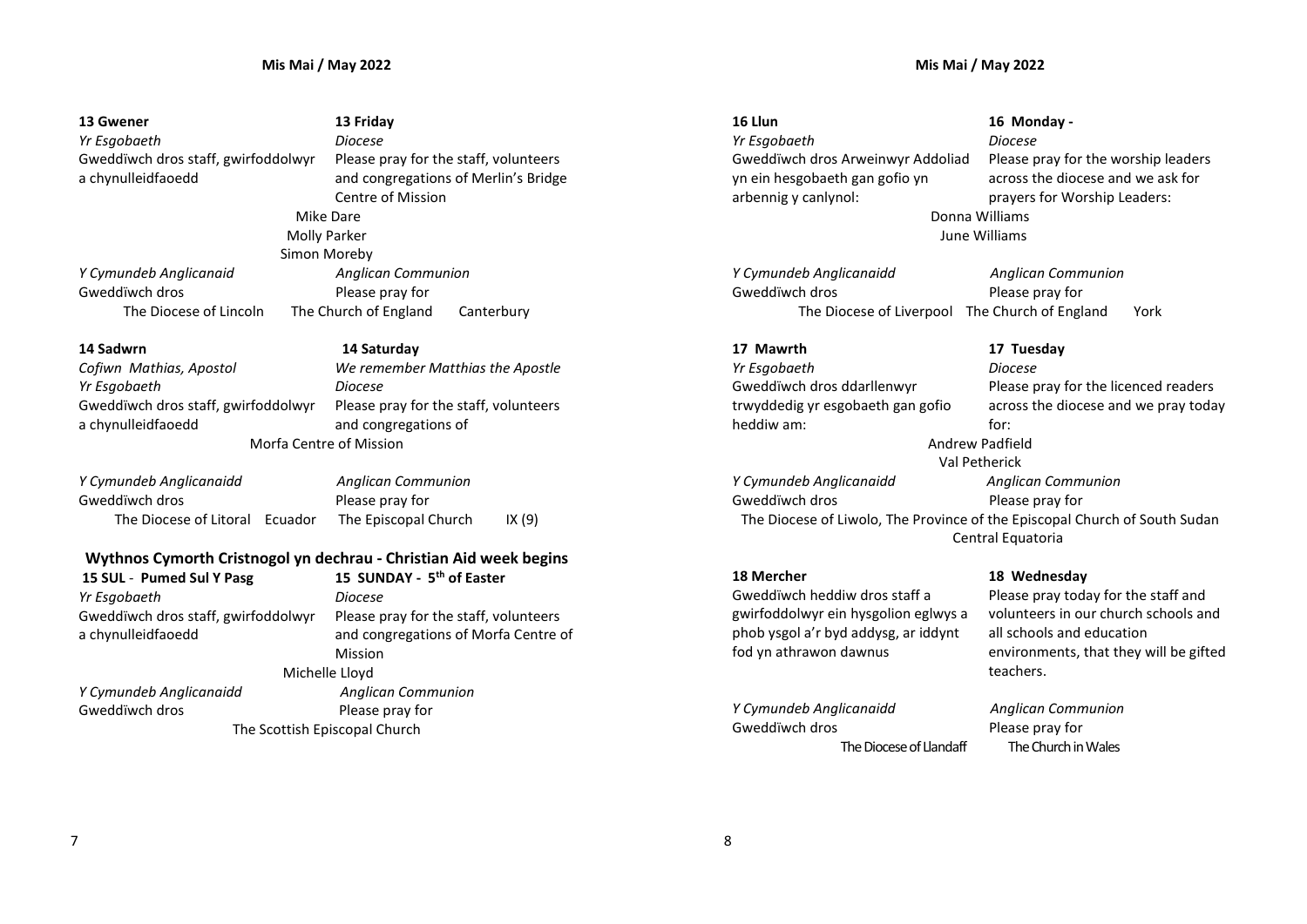| 19 Iau                               | 19 Thursday -                                                 |
|--------------------------------------|---------------------------------------------------------------|
| Cofiwn Dunstan (988),                | We remember Dunstan (988),                                    |
| Esgob.                               | Bishop. .                                                     |
| Yr Esgobaeth                         | Diocese                                                       |
| Gweddïwch dros staff, gwirfoddolwyr  | Please pray for the staff, volunteers                         |
| a chynulleidfaoedd                   | and congregations of the churches of                          |
| <b>Cross Hands Centre of Mission</b> |                                                               |
| Y Cymundeb Anglicanaidd              | <b>Anglican Communion</b>                                     |
| Gweddïwch dros                       | Please pray for                                               |
|                                      | The Missionary Diocese of Lodwar The Anglican Church of Kenya |

Yr Esgobaeth Diocese Gweddïwch dros staff, gwirfoddolwyr a chynulleidfaoedd eglwysi

20 Gwener 20 Friday Please pray for the staff, volunteers and congregations of Cross Hands Centre of Mission Esther Lockley Ruach Mitchell

| Y Cymundeb Anglicanaidd | <b>Anglican Communion</b>                  |        |
|-------------------------|--------------------------------------------|--------|
| Gweddïwch dros          | Please pray for                            |        |
| The Diocese of Lokoja   | The Church of Nigeria (Anglican Communion) | Lokoja |

21 Sadwrn 21 Saturday - Yr Esgobaeth Diocese Gweddïwch dros **Please pray for** Archbishop Andrew John

Y Cymundeb Anglicanaidd Anglican Communion Gweddïwch dros **Please pray for** 

The Diocese of Lomega, The Province of the Episcopal Church of South Sudan, Central Equatoria

Doug Albury

THE SIXTH SUNDAY of EASTER: ROGATION SUNDAY Yr Esgobaeth Diocese Gweddïwch dros **Please pray for** Bishop Joanna Esgob Tyddewi

22 SUNDAY

Y Cymundeb Anglicanaidd **Anglican Communion** Gweddïwch dros **Please pray for** 

22 SUL

CHWECHED SUL Y PASG: SUL Y GWEDDÏAU

Church of the Province of South East Asia 23 Llun Dyddiau Gweddi 23 Monday Rogation Day Yr Esgobaeth Diocese

Gweddïwch dros Arweinwyr Addoliad yn ein hesgobaeth gan gofio yn arbennig y canlynol: Please pray for the worship leaders across the diocese and we ask for prayers for Worship Leaders: Antoinette Wood

Y Cymundeb Anglicanaidd **Anglican Communion** Gweddïwch dros **Please pray for** 

The Diocese of London The Church of England Canterbury

24 Mawrth Dyddiau Gweddi 24 Tuesday Rogation Day Yr Esgobaeth Diocese Gweddïwch dros ddarllenwyr trwyddedig yr esgobaeth gan gofio heddiw am:

Please pray for the licensed readers across the diocese and we pray today for: David Poole Hazel Prothero

Y Cymundeb Anglicanaidd **Anglican Communion** Gweddïwch dros **Please pray for** 

The Diocese of Long Island, The Episcopal Church II (2)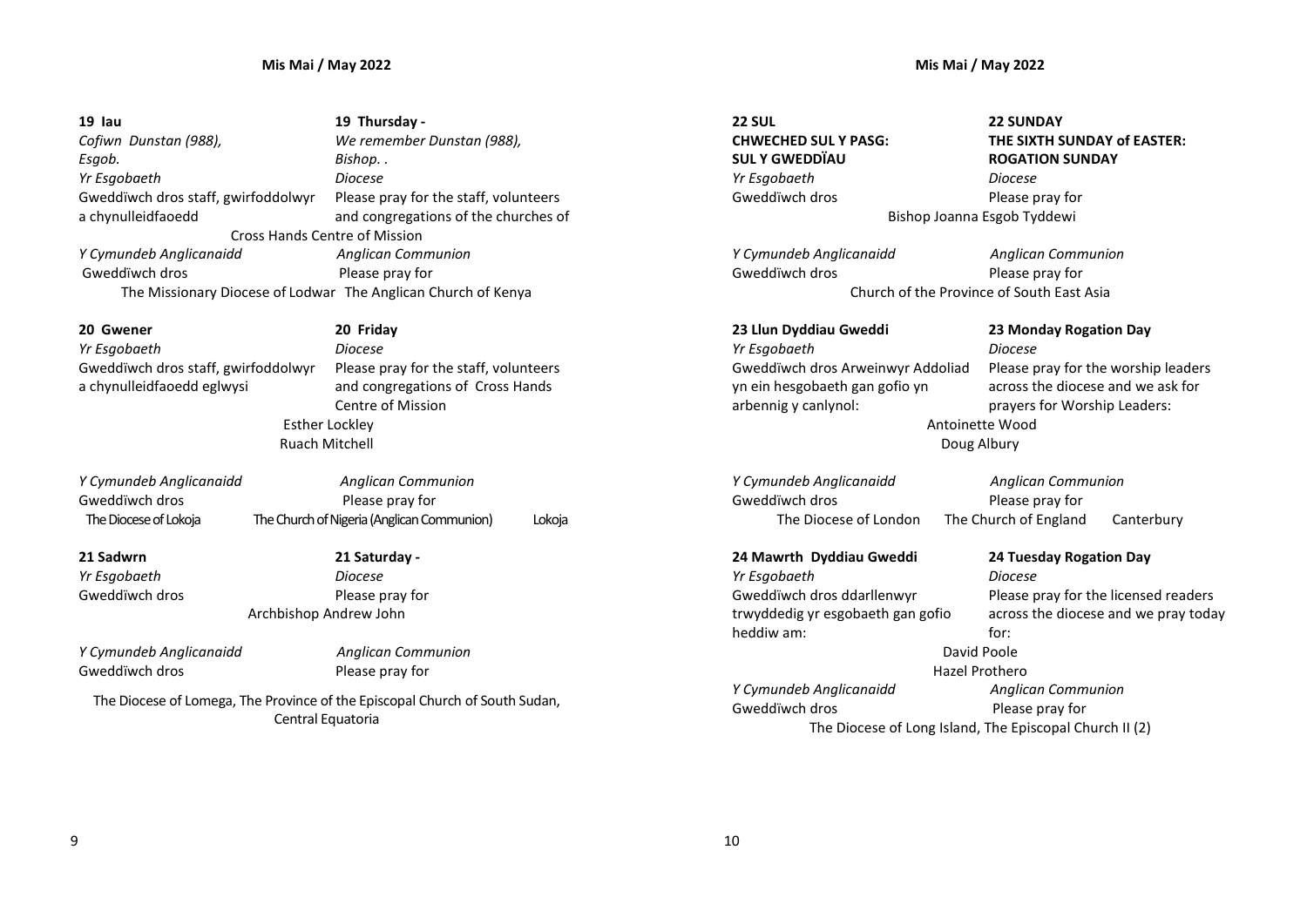### Mis Mai / May 2022

### Mis Mai / May 2022

### Yr Esgobaeth Diocese

Gweddïwch heddiw dros y gwirfoddolwyr sy'n gweithio dros ac yn ein heglwysi. Dros wirfoddolwyr mewn banciau bwyd, gwasanaethau cludiant, a'r gwirfoddolwyr hynny nad ydyn ni'n ymwybodol ohonyn nhw

## 25 Mercher Dyddiau Gweddi 25 Wednesday Rogation Day

Please pray today for those volunteers working for our churches and in our churches. For the volunteers in the foodbanks and transport services and for those volunteers unknown to us

Y Cymundeb Anglicanaidd Anglican Communion Gweddïwch dros **Please pray for** The Diocese of Los Angeles, The Episcopal Church VIII (8)

### Thy Kingdom come

| 26 Iau DYDD IAU'R DYRCHAFAEL                  | 26 Thursday - Ascension Day           |
|-----------------------------------------------|---------------------------------------|
| Yr Esgobaeth                                  | Diocese                               |
| Gweddïwch dros staff, gwirfoddolwyr           | Please pray for the staff, volunteers |
| a chynulleidfaoedd eglwysi                    | and congregations of the churches of  |
| The Church in Wales                           |                                       |
| Y Cymundeb Anglicanaidd                       | <b>Anglican Communion</b>             |
| Gweddïwch dros                                | Please pray for                       |
| The Diocese of Louisiana The Episcopal Church | IV $(4)$                              |

| 27 Friday                                                        |  |  |
|------------------------------------------------------------------|--|--|
| <b>Diocese</b>                                                   |  |  |
| Please pray for the staff, volunteers                            |  |  |
| and congregations of the churches of                             |  |  |
| St Davids Archdeaconry                                           |  |  |
| <b>Anglican Communion</b>                                        |  |  |
| Please pray for                                                  |  |  |
| The Diocese of Western Louisiana The Episcopal Church<br>VII (7) |  |  |
|                                                                  |  |  |

28 Sadwrn 28 Saturday Yr Esgobaeth Diocese Gweddïwch dros **Please pray for** Swyddra'r Esgob The Bishop's staff Y Cymundeb Anglicanaidd Anglican Communion Gweddïwch dros **Please pray for** 

### 29 SUL SEITHFED SUL Y PASG

Y Sul ar ôl Dydd Iau'r Dyrchafael Yr Esgobaeth Diocese Gweddïwch dros **Please pray for the** Uwch Staff Diocesan staff

Y Cymundeb Anglicanaidd Anglican Communion Gweddïwch dros **Please pray for** 

Yr Esgobaeth Diocese Gweddïwch dros Arweinwyr Addoliad yn ein hesgobaeth gan gofio yn arbennig y canlynol:

# Gweddïwch dros **Please pray for**

The Diocese of Luapula The Church of the Province of Central Africa

29 SUNDAY 7th of Easter Sunday after Ascension Day

The Church of South India (United)

### 30 Llun 30 Monday

Please pray for the worship leaders across the diocese and we ask for prayers for Worship Leaders: Glenys Altman Pat Antell

Y Cymundeb Anglicanaidd **Anglican Communion** The Diocese of Lucknow The (united) Church of North India

11